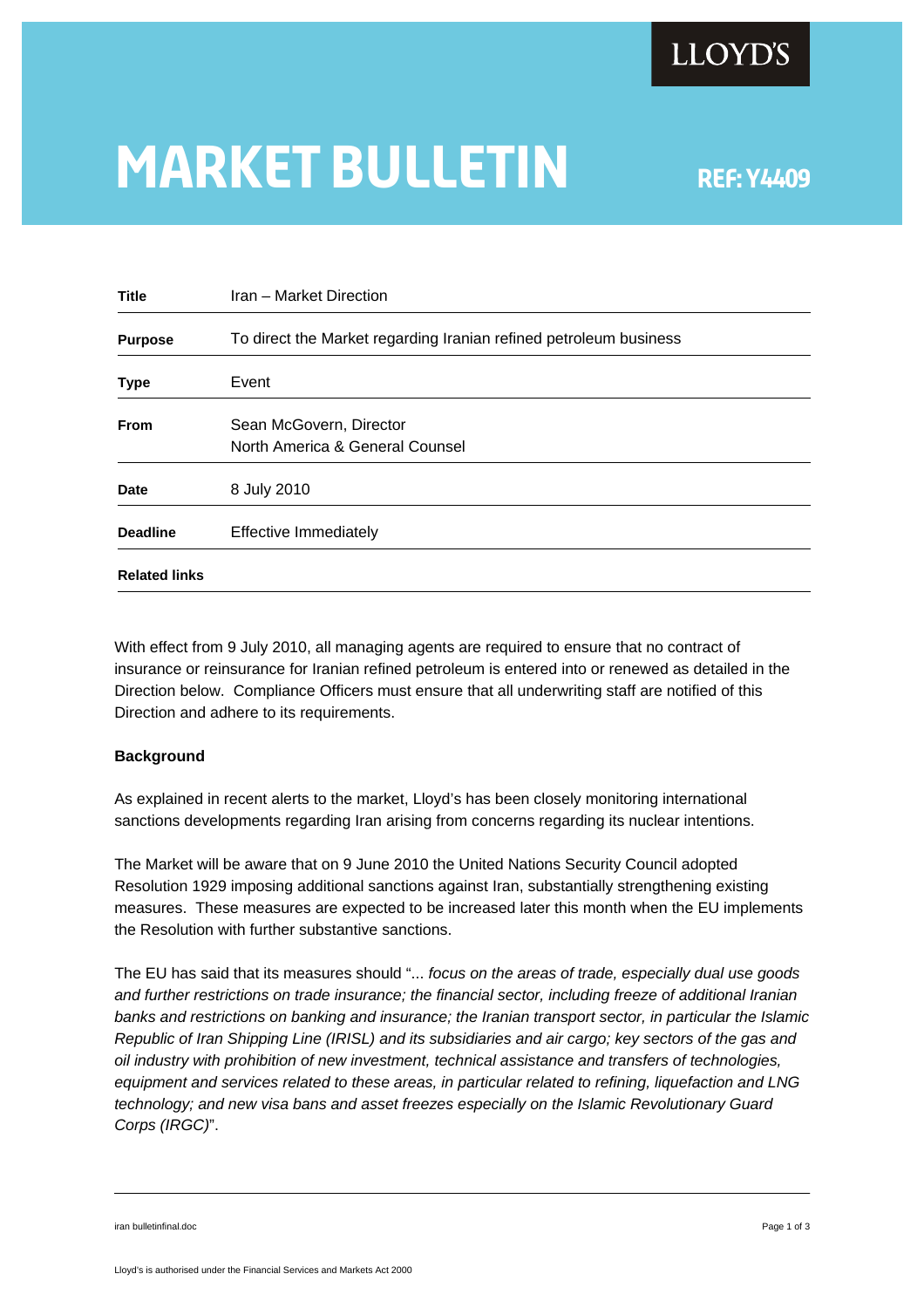In addition, on 1 July 2010, President Obama signed into law the Comprehensive Iran Sanctions, Accountability, and Divestment Act of 2010. This legislation allows US sanctions against entities (including foreign entities) that, *inter alia*, insure or reinsure shipments of refined petroleum products to Iran. The Direction that follows is in line with this new US legislation.

These developments demonstrate the depth of international concerns regarding Iran and the need for the Lloyd's Market to continue to carefully and diligently monitor compliance with all existing and future sanctions against Iran.

This is a developing situation. We will be considering what further steps to take when the scope of the new EU sanctions is known later this month. In the meantime, Managing Agents should continue to review their exposures in order to be in a position to react promptly if required.

## **Direction**

As from 9 July 2010 and until further notice

1. Each managing agent shall ensure that no contract of insurance or reinsurance is entered into (or existing contracts amended (endorsed)) on behalf of the members of a syndicate managed by it where it has actual knowledge or should have known that an Iranian Refined Petroleum Risk would be insured or reinsured under that contract.

This will involve appropriate and proportionate due diligence and review of all information disclosed in the ordinary way. In the case of treaty reinsurance it will generally be disproportionate to consider every underlying contract that may be reinsured unless, from the review, there is reason to believe that they will include Iranian Refined Petroleum Risks. In that case, consideration should be given to the use of appropriate warranties and exclusion clauses to restrict coverage.

An Iranian Refined Petroleum Risk is one where the interest or property to be insured or reinsured under the contract of insurance or reinsurance covers the shipment of refined petroleum to Iran at any time during the period of the contract.

- 2. Each managing agent must implement in writing appropriate systems and controls to ensure compliance with the above Direction including –
	- (a) those necessary to ensure that every person with the managing agent's authority to enter into contracts of insurance and reinsurance (including coverholders and service company coverholders) is aware of the directions and undertakes appropriate and proportionate due diligence in the course of their underwriting to comply with it;
	- (b) that appropriate warranty or exclusion clauses to restrict coverage are used, when necessary.

For the avoidance of any doubt, the responsibility of managing agents to ensure all their contracts comply with applicable international sanctions legislation remains unchanged.